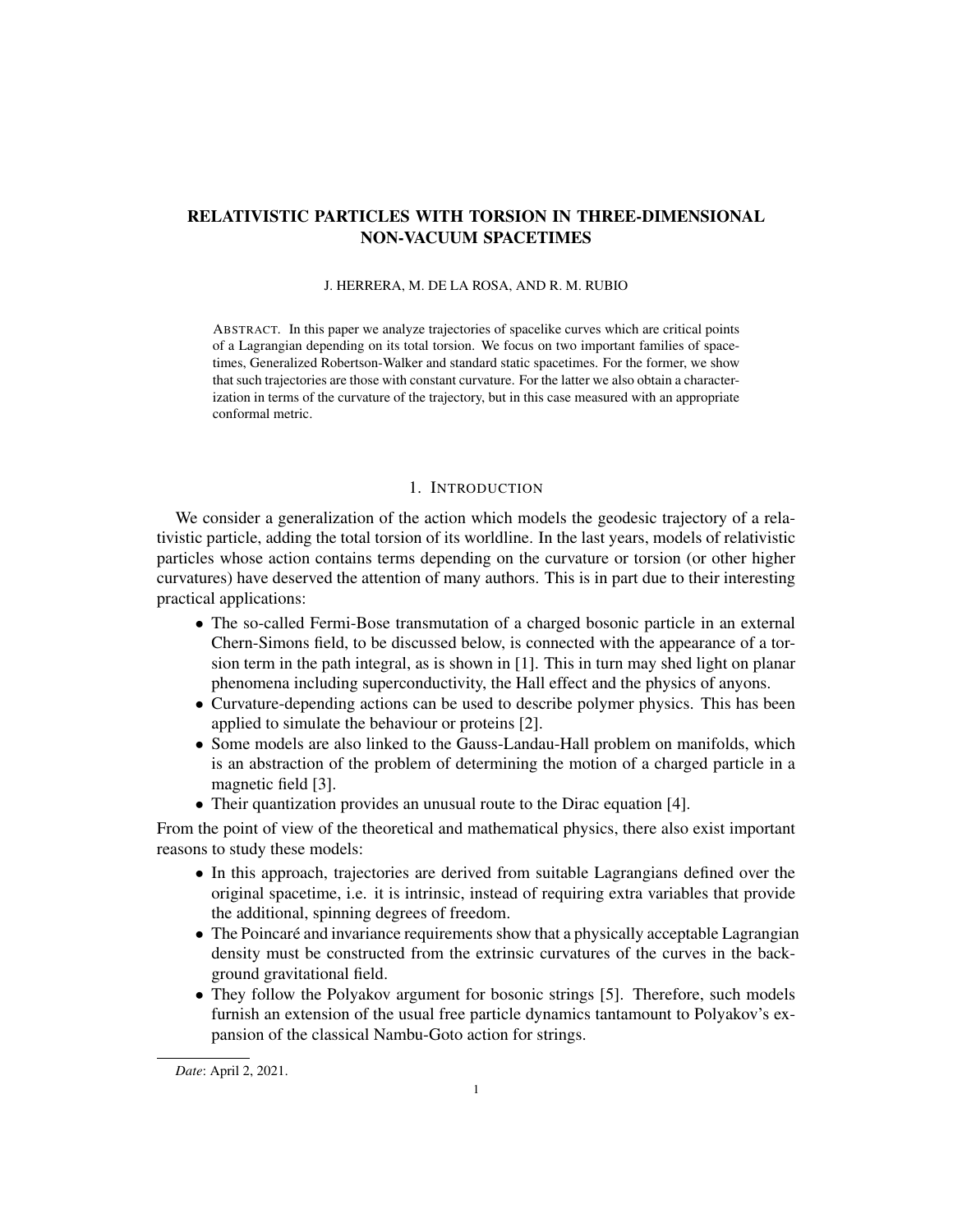• They allow to obtain new particle models by means of a simple and purely geometrical procedure.

The inclusion into the action of terms depending on the extrinsic curvatures of the worldline appears to be due to Pisarski [6], who extends in this way the free particle dynamical model in the same way that Polyakov extends the classical Nambu-Goto action to model the dynamic of bosonic strings [5].

Later, authors such as Nesterenko, Plyushchay and other collaborators popularized the study of these more geometric Lagrangians in the context of particle modelling [7, 8, 9, 10, 11, 12], sometimes including higher powers of the curvature or torsion [13] or force fields acting on the particles [14]. A similar analysis has been used to implement the dynamics of strings and other higher-dimensional objects [15]. It is often said that this allows to codify spinning degrees of freedom, and thus model diverse families of bosons and fermions, without having to add new, artificial coordinates lacking physical meaning. Therefore, this procedure provides an intrinsic means of representing the dynamics of relativistic particles to which the methods of modern differential geometry can be readily applied. We remark, however, that these works are developed using typically physical techniques such as Dirac's generalized Lagrangian dynamics and the corresponding Hamiltonian formalism in order to extract the trajectories from Lagrangians cotaining higher-order derivatives [16]. Most of these investigations are set in Minkowski spacetime, with the exception of e.g. [17], and usually quantize the model to some extent.

In the following decades, these variational problems have become a subject of study in the mathematical physics and pure mathematics communities, due to their aforementioned physical content and rich mathematical features. Although some have been carried out in Minkowski spacetime [18], the application of geometrical devices makes it possible to elegantly handle curved backgrounds. Indeed, the moduli space of trajectories for models whose action depends linearly on the curvature or torsion (or both) has been studied in some nontrivial gravitational fields such as spacetimes of constant curvature [19, 20]. For the class of cosmological models known as *generalized Robertson-Walker spacetimes* a mathematical test for the curvature-dependent action in the case of dimension three and for curves contained in the rest spaces for comoving observers has been given in [21] and a subsequent generalization to four dimensions can be found in [22]. These latter investigations, to which the present work belongs, do not address the issue of quantization.

In this work we deal with the problem of the trajectories corresponding to a functional whose Lagragian density is linear in the torsion function of the particle worldline trajectory in backgrounds covering two relevant families of spacetimes represented by warped product Lorentzian manifolds: generalized Roberson-Walker and standard static spacetimes. It is argued in [23, 24] that such a torsion term is relevant for the understanding of planar phenomena modelled by means of gauge field theories in two spatial dimensions, including hightemperature superconductivity and the quantum Hall effect. More precisely, this feature is produced in the effective action of charged excitations of the fields when the Lagrangian is made to contain the Chern-Simons term depending on some constant factor  $\theta$ . As shown in [24], for  $\theta = \pi$ , the torsion part leads to bosonic excitations with large momenta effectively behaving as fermions with small momenta. This occurrence is known as *Fermi-Bose transmutation* induced by the gauge field. More generally, for other values of the  $\theta$  parameter, the excitations obey fractional statistics, i.e. they behave as *anyons* [25].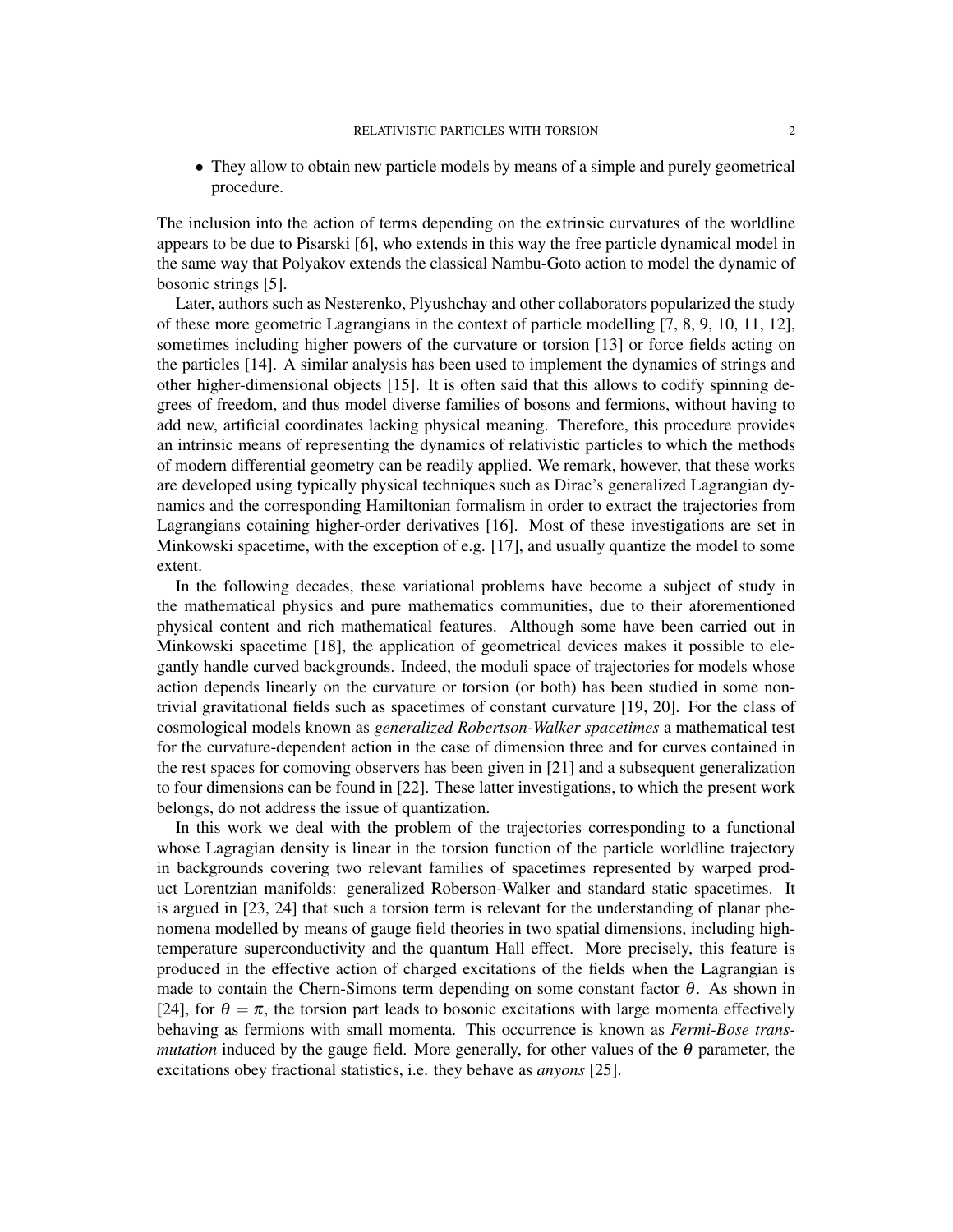The paper is organized as follows. In Section 2, we review some generalities of the theory of variational calculus on manifolds. In particular, we deduce the field equations associated to an action which is linear in the torsion (see Theorem 2.1).

Section 3 reviews the notion of warped products and outlines some mathematical and physical properties of both generalized Robertson-Walker (GRW) and standard static spacetimes. The remaining sections focus on characterizing the solutions of the variational problem in these backgrounds. Thus, in Section 4.1, the generic equations of motion are studied in GRW spacetimes and for curves lying in spacelike slices, obtaining Theorem 4.1. This theorem states that one such curve satisfies the field equations if and only if it has constant curvature with respect to the two-dimensional geometry of the slice.

Lastly, in Section 4.2 we discuss the problem having a standard static spacetime as the background. Even if the resulting equation is not as elegant as that of the GRW scenario, we are able to ensure existence of solutions in Theorem 4.3. The study is supplemented with some numerical simulations of the trajectories corresponding to the particular case of (Anti-)de Sitter Schwarzschild spacetime.

## 2. PRELIMINARIES

2.1. The variational problem. With such a physical scenario in mind, we will consider 3 dimensional oriented and time-oriented Lorentzian manifolds (*M,g*), modelling a relativistic spacetime [26]. As discussed above, the dynamics of interest are governed by an *action principle*, that is to say, the allowed trajectories are the stationary curves of a functional of the form

$$
\mathscr{S}:\Gamma\longrightarrow\mathbb{R},\qquad\qquad\gamma\longmapsto\int_{\gamma}\mathscr{L}\,ds,
$$

where  $\Gamma$  is a suitable space of curves  $\gamma: I \subseteq \mathbb{R} \longrightarrow \mathcal{M}$ , *s* is the arc-length parameter for the Lorentzian metric *g* and  $\mathscr L$  is a smooth function, the so-called Lagrangian. In three dimensions, we consider the class of sufficiently differentiable timelike and spacelike curves, such that there exists an orthonormal frame  $\{T, N, B\}$  along  $\gamma$ , where  $T$  is the normalized tangent vector of the curve and whose Frenet apparatus is well defined, i.e., the following ODE are satisfied,

$$
\nabla_T T = \varepsilon_2 \kappa N \tag{1}
$$

$$
\nabla_T N = -\varepsilon_1 \kappa T + \varepsilon_3 \tau B \tag{2}
$$

$$
\nabla_T B = -\varepsilon_2 \tau N. \tag{3}
$$

Here,  $\nabla$  denotes the Levi-Civita connection on  $(\mathcal{M}, g)$ , and  $\varepsilon_1, \varepsilon_2$  and  $\varepsilon_3$  are the signature of the causal characters of *T*,*N* and *B*, respectively. The functions  $\kappa$  and  $\tau$  are known as the *curvature* and the *torsion* of the curve γ. A curve satisfying this will be called a *Frenet curve*.

In the present paper, we will consider trajectories which are critical points of the following functional

$$
\mathscr{L}(\gamma) = \int_{\gamma} \tau \, ds \tag{4}
$$

We will consider the vast family of spacetimes admitting a splitting as a *warped product* (see for instance [27]). These encompass a wide variety of physically relevant models such as classical cosmological models, (Anti-)de Sitter space, models of black holes and standard static spacetimes.

Next, we present some formal developments to deal with the variational problem. The functional (4) is to be evaluated along curves belonging to some suitable space  $\Gamma$  to be specified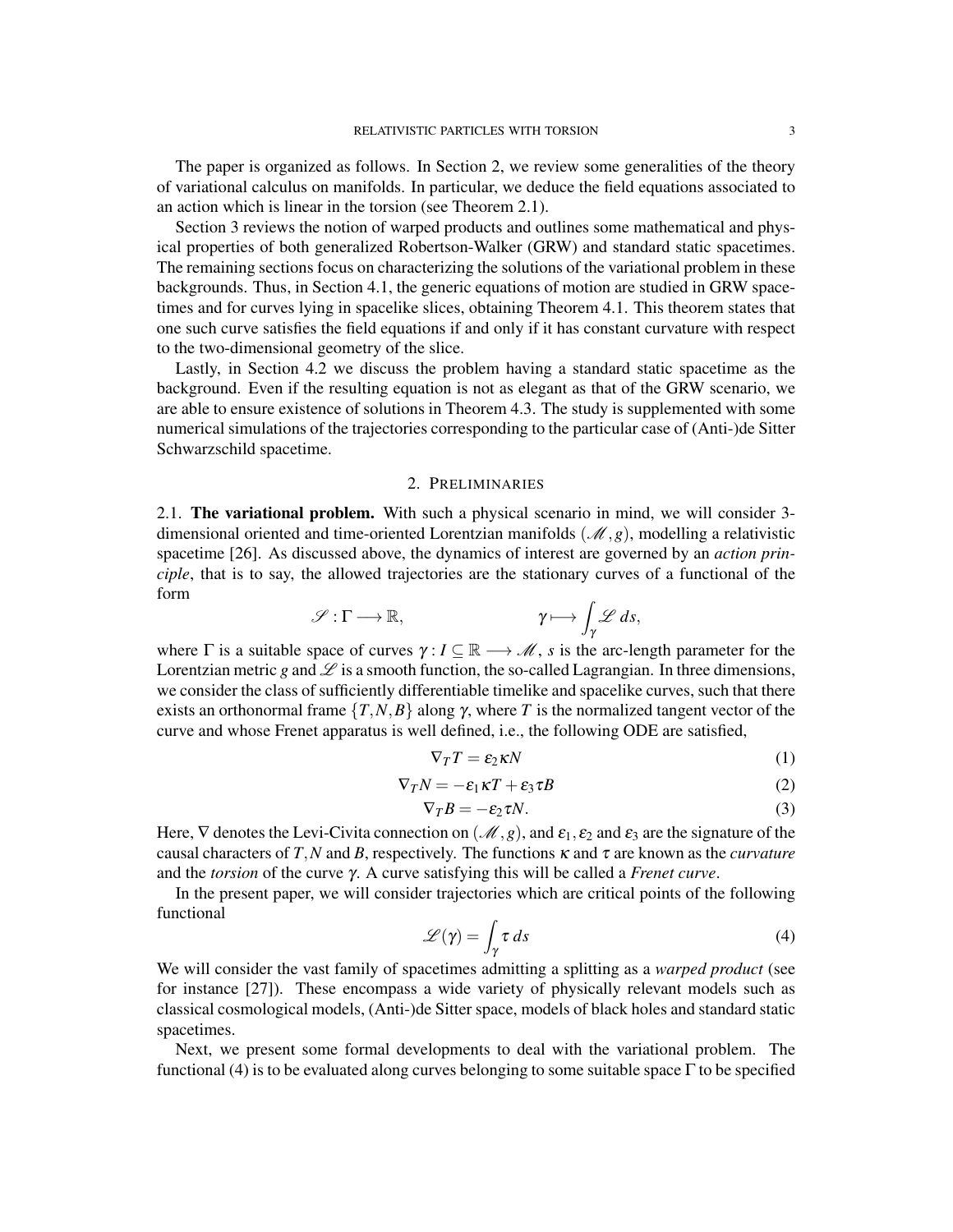later. When endowed with an appropriate differentiable manifold structure, the tangent space at a curve  $\gamma \in \Gamma$ ,  $T_{\gamma}\Gamma$  can be naturally identified with the space of smooth vector fields  $W \in \mathfrak{X}(\gamma)$ [28].

To properly make sense of whether a curve  $\gamma$ : [a, b]  $\rightarrow \mathcal{M}$  is a critical point of a functional such as (4), let us consider a variation of the curve given by a smooth two-parameter map  $\Omega$  :  $(-\varepsilon, \varepsilon) \times [a, b]$  → *M* such that  $\Omega(0, t) = \gamma(t)$ . Associated to this variation are the following two vector fields

$$
V(z,t) := \frac{\partial \Omega}{\partial t}(z,t) \qquad W(z,t) := \frac{\partial \Omega}{\partial z}(z,t)
$$

Clearly,  $V(z,t)$  is tangent to each curve in  $\Omega$ , whereas  $W(z,t)$  is said to be transverse. In particular,  $W(t) := W(0,t) \in \mathfrak{X}(\gamma)$ . As it is well known, this gives us a one-to-one correspondence between variations of <sup>γ</sup> and elements of *T*γΓ. For this reason, the vector field *W*(*t*) is known as *a variational vector field*.

Evaluating (4) on a variation Ω with base curve  $\gamma$ : [a, b]  $\rightarrow$  *M* gives

$$
\mathscr{L}[\Omega(z,t)] = \int_a^b \tau(\gamma_z(t))v_z(t) dt
$$

where  $\gamma_z(t) := \Omega(z, t)$  and  $v_z(t) := ||\gamma_z'(t)||$ . Then,  $\gamma$  is a *critical point of*  $\mathscr L$  if and only if

$$
\frac{\partial}{\partial z}\bigg|_{z=0}\mathscr{L}[\Omega(z,t)]=0
$$

for any variation Ω constructed from <sup>γ</sup>. Note that *V* = ∂Ω*/*∂*t* = *vT*, where *T* is the tangent unitary vector field along  $\gamma_z$ . In fact,  $V(z,t) = \gamma_z'(t)$ . By construction,  $[V, W] = 0$ .

2.2. Field Equations. To begin with, we will determine the general equations of motion corresponding to action (4). Let  $\gamma$  be a Frenet curve in a three-dimensional spacetime and  $\{T, N, B\}$ , a Frenet frame, satisfying equations (1)-(3). Choosing a variation  $\Omega$  with associated variational vector field *W*<sup>1</sup>

$$
\frac{\partial}{\partial z} \mathcal{L}[\Omega(z,t)] = \int_{\gamma_z} W(\tau v) dt = \int_{\gamma_z} [W(\tau) v + W(v) \tau] dt \tag{5}
$$

where we have written  $ds = v dt$ . We thus need to compute  $W(v)$ ,  $W(\tau)$ . Regarding the first term and by using  $v^2 = \varepsilon_1 \langle V, V \rangle$ , we have

$$
W(v^2) = \varepsilon_1 W(\langle V, V \rangle) = 2\varepsilon_1 \langle \nabla_W V, V \rangle = 2\varepsilon_1 \langle \nabla_V W, V \rangle = 2\varepsilon_1 v^2 \langle \nabla_T W, T \rangle
$$

where the equations  $\nabla_X Y - \nabla_Y X = [X, Y]$  for any two vector fields *X*, *Y* and  $[V, W] = 0$  have been used. Also

$$
W(v^2) = 2vW(v) \Longrightarrow W(v) = \varepsilon_1 v \langle \nabla_T W, T \rangle \tag{6}
$$

Turn now to the variation of the torsion. From the Frenet equation (3), it follows that

$$
\tau=-\langle\nabla_T B,N\rangle
$$

Then

$$
W(\tau) = -W(\langle \nabla_T B, N \rangle) = -(\langle \nabla_W \nabla_T B, N \rangle + \langle \nabla_T B, \nabla_W N \rangle)
$$

<sup>&</sup>lt;sup>1</sup>In what follows, *v* and  $\tau$  really mean  $v_z$  and  $\tau(\gamma_z)$ , respectively.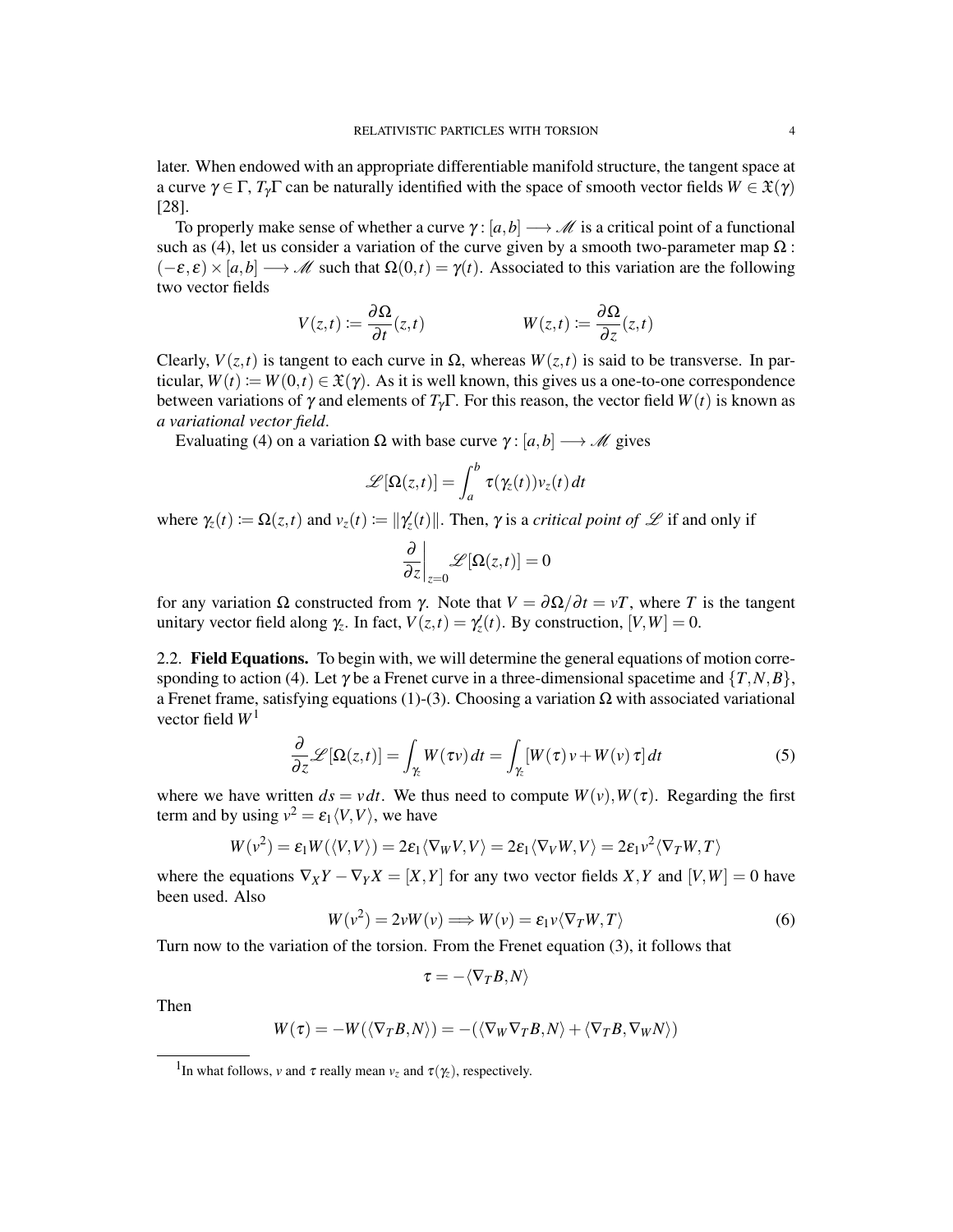The second term is zero, since

$$
\langle \nabla_T B, \nabla_W N \rangle = -\varepsilon_2 \tau \langle N, \nabla_W N \rangle = -\frac{1}{2} \varepsilon_2 \tau W(\langle N, N \rangle) = 0
$$

We rewrite the first term using the Riemann curvature by means of

$$
\nabla_W \nabla_T B = R(W,T)B + \nabla_T \nabla_W B + \nabla_{[W,T]} B
$$

The Lie bracket of *W* and *T* is given by

$$
[W,T] = \left[W, \frac{V}{v}\right] = -\frac{W(v)}{v^2}V = -\frac{W(v)}{v}T
$$

Consequently, using (3)

$$
\nabla_{[W,T]}B=-\frac{W(v)}{v}\nabla_{T}B=\frac{W(v)}{v}\varepsilon_{2}\tau N
$$

and

$$
\langle \nabla_{[W,T]} B, N \rangle = \frac{W(\nu)}{\nu} \tau = \epsilon_1 \tau \langle \nabla_T W, T \rangle
$$

We also have

$$
\langle \nabla_T \nabla_W B, N \rangle = T(\langle \nabla_W B, N \rangle) - \langle \nabla_W B, \nabla_T N \rangle \tag{7}
$$

Take the second term and apply (2)

$$
\langle \nabla_W B, \nabla_T N \rangle = \langle \nabla_W B, -\varepsilon_1 \kappa T + \varepsilon_3 \tau B \rangle
$$

Note that

$$
\langle \nabla_W B, \varepsilon_3 \tau B \rangle = \frac{1}{2} \varepsilon_3 \tau W(\langle B, B \rangle) = 0
$$

and

$$
\langle \nabla_W B, T \rangle = W(\langle B, T \rangle) - \langle \nabla_W T, B \rangle = -\langle \nabla_T W, B \rangle - \langle [W, T], B \rangle
$$

where the last term is zero

$$
\langle [W,T],B\rangle=-\frac{W(v)}{v}\langle T,B\rangle=0
$$

Go back to the first term of (7) inside the derivative

$$
\langle \nabla_W B, N \rangle = \frac{\varepsilon_2}{\kappa} \langle \nabla_W B, \nabla_T T \rangle = \frac{\varepsilon_2}{\kappa} [W(\langle B, \nabla_T T \rangle) - \langle \nabla_W \nabla_T T, B \rangle]
$$

The first term vanishes

$$
W(\langle B,\nabla_T T\rangle)=\epsilon_2 W(\kappa\langle B,N\rangle)=0
$$

For the second term, we again insert the Riemann tensor

$$
R(W,T)T = \nabla_W \nabla_T T - \nabla_T \nabla_W T - \nabla_{[W,T]} T = \nabla_W \nabla_T T - \nabla_T^2 T - \nabla_T[W,T] - \nabla_{[W,T]} T
$$

As  $\nabla_T[W,T]$  and  $\nabla_{[W,T]}T$  are linear combinations of *T* and *N*, their scalar product with *B* is zero and do not contribute. Summarizing, we can obtain

$$
W(\tau) = \varepsilon_1 \kappa \langle \nabla_T W, B \rangle - \varepsilon_1 \tau \langle \nabla_T W, T \rangle - \langle R(W, T)B, N \rangle + \varepsilon_2 T \left[ \frac{1}{\kappa} \langle \nabla_T^2 W - R(W, T)T, B \rangle \right] \tag{8}
$$

Inserting results  $(6)$ ,  $(8)$  into the variation  $(5)$ 

$$
\frac{\partial}{\partial z} \mathcal{L}[\Omega(z,t)] = \int_{\gamma_z} \left\{ \varepsilon_1 \kappa \langle \nabla_T W, B \rangle - \langle R(W,T)B, N \rangle + \varepsilon_2 T \left[ \frac{1}{\kappa} \langle \nabla_T^2 W + R(W,T)T, B \rangle \right] \right\} \ v dt
$$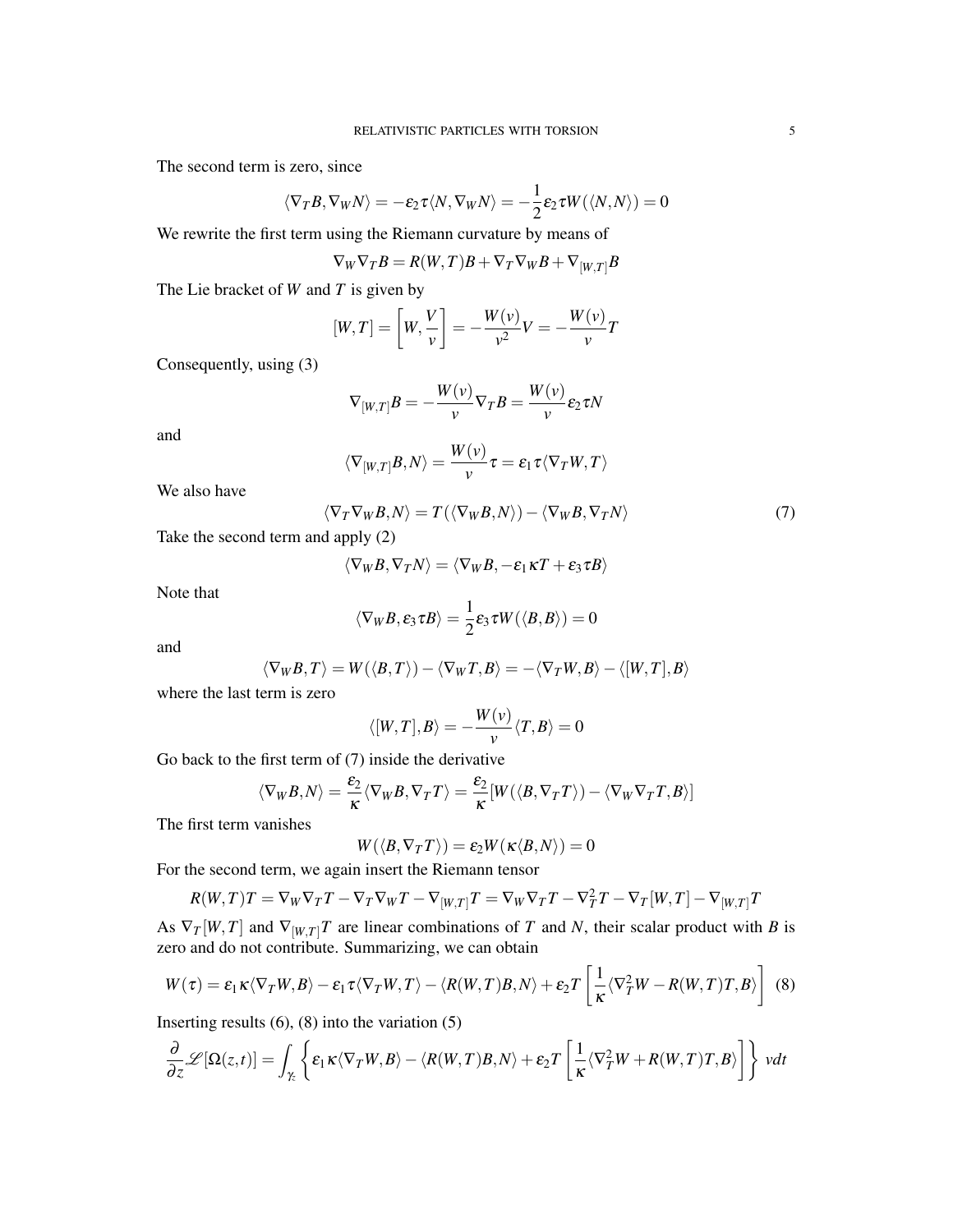We rewrite this integral taking into account that

$$
\langle R(W,T)B,N\rangle = R(W,T,B,N) = -R(T,W,B,N) = -R(B,N,T,W) = -\langle R(B,N)T,W\rangle
$$

and the usual integration by parts

$$
\kappa \langle \nabla_T W, B \rangle = T[\kappa \langle W, B \rangle] - \kappa' \langle W, B \rangle - \kappa \langle W, \nabla_T B \rangle
$$

Therefore

$$
\frac{\partial}{\partial z}\bigg|_{z=0}\mathscr{L}[\Omega(z,t)] = \int_{\gamma} T\left[\frac{\varepsilon_2}{\kappa}\langle \nabla_T^2 W + R(W,T)T,B\rangle + \varepsilon_1 \kappa \langle W,B\rangle\right] ds + \int_{\gamma} [\langle R(B,N)T,W\rangle - \varepsilon_1 \kappa \langle B,W\rangle - \varepsilon_1 \kappa \langle \nabla_T B,W\rangle] ds
$$

It follows that this can be written in the standard form

$$
\frac{\partial}{\partial z}\bigg|_{z=0}\mathscr{L}[\Omega(z,t)] = \int_{\gamma} \langle \Omega(\gamma), W \rangle ds + [\mathscr{B}(\gamma, W)]_0^L
$$

where

$$
\Omega(\gamma) = R(B, N)T - \varepsilon_1 \kappa' B - \varepsilon_1 \kappa \nabla_T B = R(B, N)T - \varepsilon_1 \kappa' B + \varepsilon_1 \varepsilon_2 \kappa \tau N
$$

$$
\mathscr{B}(\gamma, W) = \frac{\varepsilon_2}{\kappa} \langle \nabla_T^2 W + R(W, T)T, B \rangle + \varepsilon_1 \kappa \langle W, B \rangle
$$

As it is usual, we will consider an adequate space of curves ensuring that *B* vanishes (see for instance [21, 19, 22]). In particular, in this context we will consider the space of curves  $\Gamma$ with fixed endpoints as well as fixed tangent and normal vectors at these. That is, for given  $p, q \in M$ ,  $x_1, y_1 \in T_p$   $\mathscr{M}$ ,  $x_2, y_2 \in T_q \mathscr{M}$  with  $\langle x_1, y_1 \rangle = \langle x_2, y_2 \rangle = 0$ 

$$
\Gamma = \{ \gamma : [a,b] \longrightarrow \mathcal{M} : \gamma(a) = p, \gamma(b) = q, T(a) = x_1, T(b) = x_2, N(a) = y_1, N(b) = y_2 \}
$$

Hence, we can then enunciate the following result:

Theorem 2.1. *For variations composed of curves in* Γ*, the boundary operator B corresponding to the functional (4) is zero and its Euler-Lagrange equations are given by*  $\Omega(\gamma) = 0$ *, that is*

$$
R(B,N)T - \varepsilon_1 \kappa' B + \varepsilon_1 \varepsilon_2 \kappa \tau N = 0.
$$
\n(9)

*Proof.* For such a variation, *W* is zero at the endpoints and  $R(W,T)T$  vanishes due to its tensorial nature. It only remains to study  $\nabla_T^2 W$ . Begin with

$$
\nabla_W V = \nabla_W (\nu T) = W(\nu) T + \nu \nabla_W T = \nabla_V W = \nu \nabla_T W
$$

since  $[W, V] = 0$ . By defining

$$
h := \frac{W(v)}{v} = W(\log v),
$$

the first covariant derivate is

$$
\nabla_T W = hT + \nabla_W T.
$$

By taking the second derivative then

$$
\nabla_T^2 W = \nabla_T (hT + \nabla_W T) = T(h)T + \varepsilon_2 \kappa hN + \nabla_T \nabla_W T.
$$

Let us recall the expression of the Riemann tensor

$$
R(T,W)T = \nabla_T \nabla_W T - \nabla_W \nabla_T T - \nabla_{[T,W]} T.
$$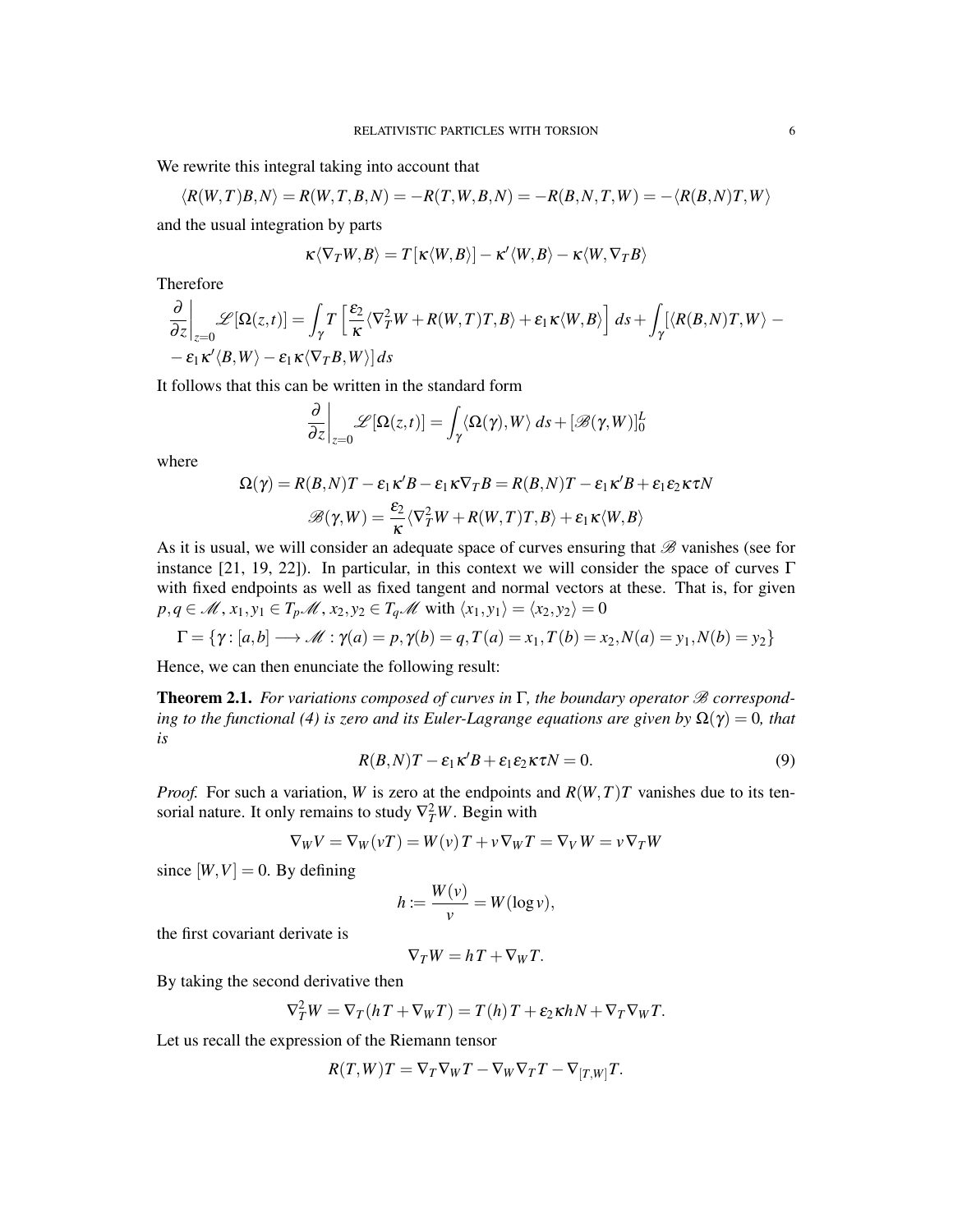For the second term of the right, let us observe that:

$$
\nabla_W \nabla_T T = \varepsilon_2 \nabla_W (\kappa N) = \varepsilon_2 W(\kappa) N + \varepsilon_2 \kappa \nabla_W N,
$$

while for the third one

$$
\nabla_{[T,W]}T = h\nabla_T T = \varepsilon_2 \kappa h N.
$$

Therefore

$$
\nabla_T^2 W = T(h) T + 2\varepsilon_2 \kappa h N + \varepsilon_2 W(\kappa) N + \varepsilon_2 \kappa \nabla_W N.
$$

Finally, let us recall that at the endpoints,  $\nabla_W N = 0$  and the remaining terms are either multiples of *T* or *N*. So their scalar product with *B* cancels out, which proves that  $[\mathcal{B}(\gamma, W)]_0^L = 0$ .  $\Box$ 

3. SET UP

The *warped product* [27] of two semi-Riemannian manifolds  $(B, g_B)$  and  $(F, g_F)$  (known as *base* and *fiber* respectively) with *warping function*  $f : B \longrightarrow \mathbb{R}, f > 0$  is the semi-Riemannian manifold  $(B \times F, g^f) \equiv B \times_f F$  where

$$
g^f \coloneqq \pi_B^*(g_B) + (f \circ \pi_B)^2 \pi_F^*(g_F).
$$

Here we denote by  $\pi_B : B \times F \longrightarrow B$ ,  $\pi_F : B \times F \longrightarrow F$  the natural projections of  $B \times F$  to *B* and *F* respectively. Vector fields  $X \in \mathfrak{X}(B)$  and  $V \in \mathfrak{X}(F)$  can be *lifted* to vector fields  $\overline{X}, \overline{V}$  in  $\mathfrak{X}(B \times F)$ . We will denote then as  $L(B)$  and  $L(F)$  the sets of lifted vector fields from  $\mathfrak{X}(B)$  and  $\mathfrak{X}(F)$  respectively. For simplicity, we will generally not distinguish between  $f \circ \pi_B$  and  $f$  or between *X* and  $\overline{X}$ , as it will be clear from context. There exist useful formulae for evaluating the Levi-Civita connection and the Riemann curvature tensor on these fields ([27], pages 206 and 210). Indeed, given  $X, Y \in L(B)$  and  $V, W \in L(F)$  and denoting by  $\nabla$  and  $\nabla^B$  the Levi-Civita connections on  $B \times_f F$  and *B*, respectively, we have

$$
\nabla_X Y = \nabla_X^B Y \tag{10}
$$

$$
\nabla_X V = \nabla_V X = \frac{X(f)}{f} V \tag{11}
$$

Furthermore, the following also hold<sup>2</sup>

$$
R(V,X)Y = -\frac{H^f(X,Y)}{f}V\tag{12}
$$

$$
R(X,V)W = -\frac{g^{f}(V,W)}{f}\nabla_{X}(\nabla f)
$$
\n(13)

where  $H^f$  is the Hessian of  $f$ .

We will focus on those such that either the base or the fibre are 1-dimensional with negative metric. First, the *generalized Robertson-Walker* (GRW) *spacetimes* are Lorentzian warped products of the type  $I \times_f S$  where  $I \subseteq \mathbb{R}$  is an open interval and  $(S, g)$  is a Riemannian surface [29]. Their metric is thus

$$
g^f = -dt^2 + f^2 g \tag{14}
$$

<sup>&</sup>lt;sup>2</sup>There are some sign differences between the curvature equations as given here and in [27]. This is because we take the Riemann curvature tensor to be  $R(X,Y)Z = [\nabla_X, \nabla_Y]Z - \nabla_{[X,Y]}Z$ , whereas in the referenced book they declare  $R(X, Y)Z = \nabla_{[X, Y]}Z - [\nabla_X, \nabla_Y]Z$ .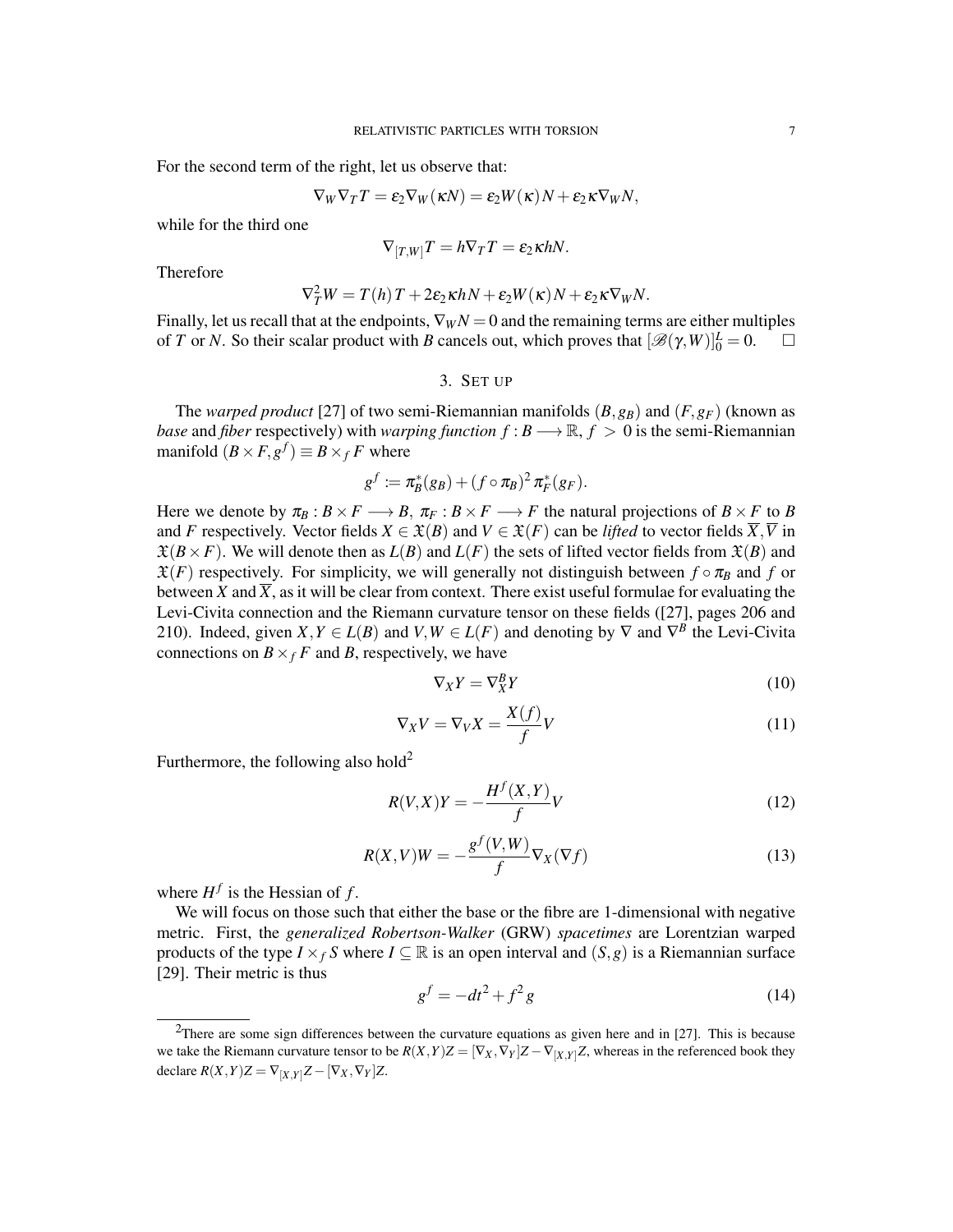with *f* : *I −→* R. Generalized Robertson-Walker spacetimes constitute a relevant family of relativistic models, as they cover the classical cosmological models as well as other recurring spacetimes within the field of theoretical physics, including the (Anti-)de Sitter spacetime.

Our second family of spacetimes are the well known standard static spacetimes [27]. Let us recall that these spacetimes belong to the larger family of *stationary* spacetimes: A spacetime is said to be stationary if there exists a globally-defined, timelike Killing vector field  $U^3$ . Let us remind that a Killing vector field *U* is an *infinitesimal isometry* on  $(\mathcal{M}, g)$ : i.e., the flow of *U* determines a one-parameter family of isometries. Any member on the family of observers determined by *U* perceives the same geometry around him as its proper time increases [26]. This is the case when the source of the gravitational field is time-independent, e.g. a Kerr black hole.

A stationary spacetime is called *static* if the Killing vector field *U* is also *irrotational*, that is, *U* satisfies

$$
\forall p \in \mathcal{M} \ \ \forall X, Y \in U_p^{\perp} : (\text{curl } U)(X, Y) \coloneqq g(\nabla_X U, Y) - g(\nabla_Y U, X) = 0
$$

It can be argued that observers in *U* observe no rotation in their neighbourhood (see [30] and [26] for more details). Some black hole models, like the exterior Schwarzschild solution, belong to this class.

Every static spacetime is locally a so-called *standard static spacetime*, which is a warped product of the form  $S \times_f I$ , although the time coordinate is usually placed first. So, we will denote these spacetimes as  $I_f \times S$  from now on. In this case, *time instead of space is warped*, as it is manifest in the metric

$$
g^f = -f^2 dt^2 + g \tag{15}
$$

where the warping function is defined on *S*.

Taking into account the decomposition of the above metrics, they admit a global foliation by spacelike slices

$$
S(t) := \{t\} \times S = \{(t, p) : p \in S\}
$$

For a GRW spacetime, such slices are *extrinsic spheres*, that is to say, totally umbilical spacelike hypersurfaces of constant mean curvature. For a standard static spacetime, these slices are totally geodesic spacelike hypersurfaces. Our idea is then to study curves lying in slices  $\gamma(t) := (t, \gamma(s))$ , where  $\gamma$  is a curve in *S*, as potential candidates for trajectories under the action principle  $(4)$ , with the aid of equations  $(10)-(13)$ . Observe that, under this restriction, we lose a degree of freedom, and so we only require to fix the tangent vectors at the endpoints. In this sense, we define the space of *clamped* curves  $\overline{\Gamma}$  as

$$
\tilde{\Gamma} = \{ \gamma : [a, b] \longrightarrow \mathcal{M} : \gamma(a) = p, \gamma(b) = q, T(a) = x_1, T(b) = x_2 \}
$$

where the notation is the same as in Section 3.

## 4. TRAJECTORIES IN TWO RELEVANT BACKGROUNDS

4.1. Generalized Roberson-Walker spacetimes. Our aim in this section is to find solutions of the field equation (9) in the context of Generalized Roberson Walker spacetimes  $I \times_f S$  (with the metric defined in (14)). Consider a curve  $\gamma(s)$  in *S* with Frenet frame  $\{T, N\}$ . In order to write the equations of motion for curves of the form  $\gamma_t(s) = (t, \gamma(s))$ , with a fixed *t* in the

<sup>&</sup>lt;sup>3</sup>A vector field *U* on a semi-Riemannian manifold is *Killing* if  $\mathcal{L}_{X}g = 0$ , where  $\mathcal L$  denotes the Lie derivative.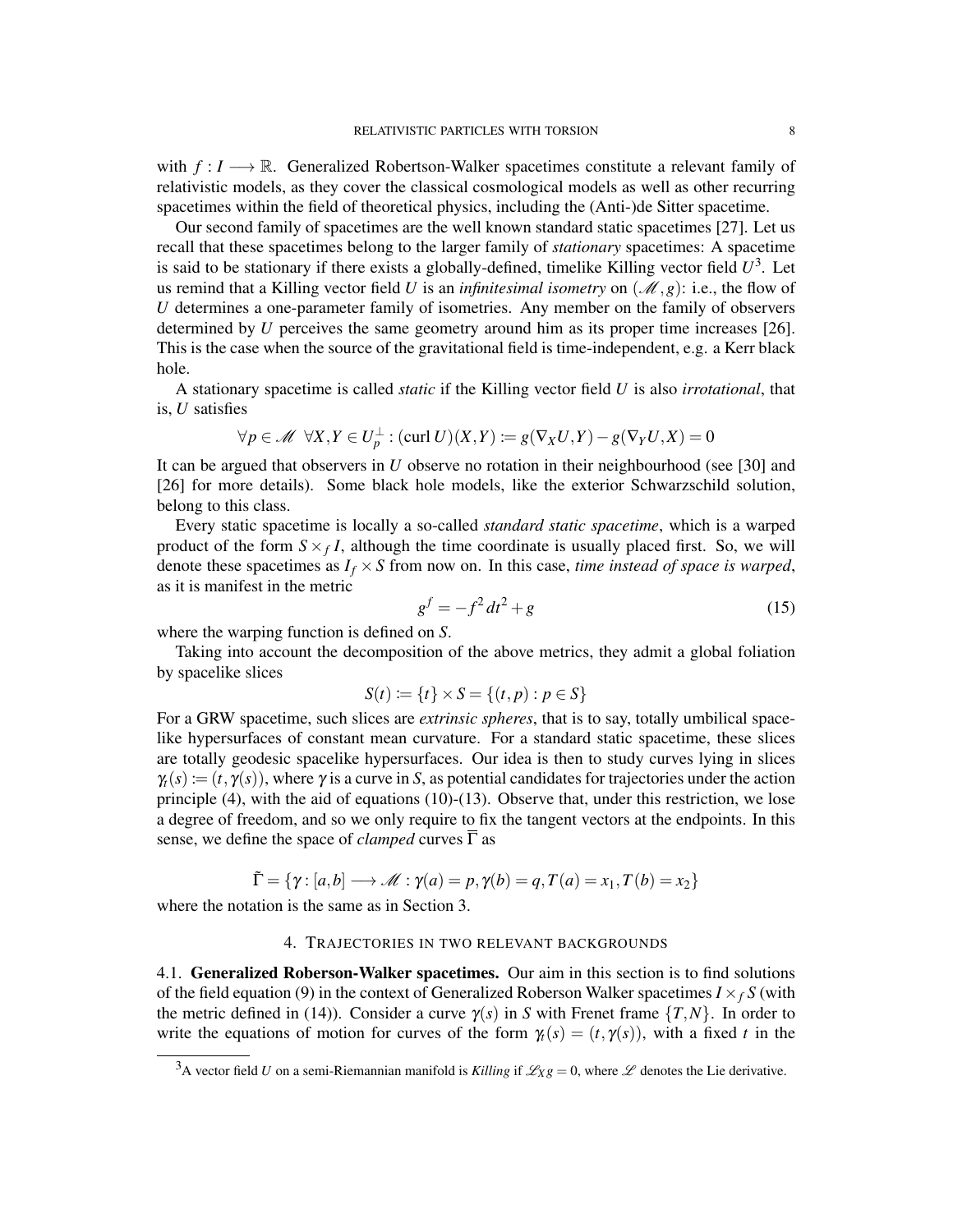domain of the warping function, we need to compute a Frenet frame for  $\gamma_t(s)$ , which we will denote  $\{T^f, N^f, B^f\}$ , where  $T^f = T/f$ , as well as the curvature  $\kappa^f$  and torsion  $\tau^f$  of  $\gamma_f(s)$  as a function of <sup>κ</sup>, *f* and their derivatives. This computation, which is based on equations (10), (11) and others, was explicitly done in [21] and we merely list the relevant results

$$
\nabla f = -\dot{f}\partial_t,
$$
\n
$$
\kappa^f = \frac{\sqrt{\varepsilon_2(\kappa^2 - \dot{f}^2)}}{f},
$$
\n
$$
N^f = \frac{\varepsilon_2}{\sqrt{\varepsilon_2(\kappa^2 - \dot{f}^2)}},
$$
\n
$$
I^f = \frac{\varepsilon_2}{\sqrt{\varepsilon_2(\kappa^2 - \dot{f}^2)}}(\kappa\xi + \dot{f}\partial_t),
$$
\n
$$
\tau^f = \frac{\varepsilon_2 \kappa^f \dot{f}}{f(\kappa^2 - \dot{f}^2)},
$$

where  $\varepsilon_2$ ,  $\varepsilon_3$  are the signature of the causal characters of  $N^f$ ,  $B^f$ , respectively,  $\kappa$  is the curvature of  $\gamma(s)$  and  $\xi = N/f$ . We need to compute the term  $R^f(B^f, N^f)T^f$  in terms of vector fields tangent either to the base or the fiber, namely  $T^f$ ,  $\xi$  and  $\partial_t$ . To carry this out, substitute the above expressions for  $N^f$ ,  $B^f$  and use linearity. We obtain

$$
R^f(B^f, N^f)T^f = \frac{1}{\varepsilon_2(\kappa^2 - f^2)} [\kappa \dot{f}R^f(\xi, \xi)T^f + \kappa^2 R^f(\partial_t, \xi)T^f + \dot{f}^2 R^f(\xi, \partial_t)T^f + \dot{f}\kappa R^f(\partial_t, \partial_t)T^f].
$$

Due to the antisymmetry of the Riemannian tensor,  $R^f(\xi, \xi)T^f = R^f(\partial_t, \partial_t)T^f = 0$ . To compute  $R^f(\partial_t, \xi)T^f = -R^f(\xi, \partial_t)T^f$ , we use the warped product formula (13)

$$
R^f(\partial_t, \xi)T^f = -\frac{g^f(\xi, T^f)}{f} \nabla_{\partial_t} (\nabla f) = 0
$$

concluding that

$$
R^f(B^f, N^f)T^f = 0.
$$

Hence, the field equation (9) becomes

$$
(\kappa^f)'B^f - \varepsilon_2 \kappa^f \tau^f N^f = 0
$$

or, in terms of  $\xi$  and  $\partial_t$ ,

$$
(\kappa^f)'(\dot{f}\xi + \kappa \partial_t) - \varepsilon_2 \kappa^f \tau^f (\kappa \xi + \dot{f} \partial_t) = 0.
$$

This gives us the following two equations

$$
(\kappa^f)' \dot{f} - \varepsilon_2 \kappa^f \tau^f \kappa = 0, \qquad (\kappa^f)' \kappa - \varepsilon_2 \kappa^f \tau^f \dot{f} = 0.
$$

The derivative of <sup>κ</sup> *f* is

$$
(\kappa^f)' = \frac{\varepsilon_2 \kappa \kappa'}{f \sqrt{\varepsilon_2 (\kappa^2 - \dot{f}^2)}}
$$

turning the first equation into

$$
\frac{\varepsilon_2 \kappa \kappa'}{f \sqrt{\varepsilon_2(\kappa^2 - \dot{f}^2)}} \dot{f} - \varepsilon_2 \frac{\sqrt{\varepsilon_2(\kappa^2 - \dot{f}^2)}}{f} \frac{\varepsilon_2 \kappa' f}{f(\kappa^2 - \dot{f}^2)} \kappa = 0.
$$

Note that  $\kappa^2 - \dot{f}^2 \neq 0$ . Otherwise,  $N^f$  would be lightlike. Then, the above equation is equivalent to

$$
\dot{f}\kappa\kappa'\left(1-\frac{\varepsilon_2}{f}\right) = 0\tag{16}
$$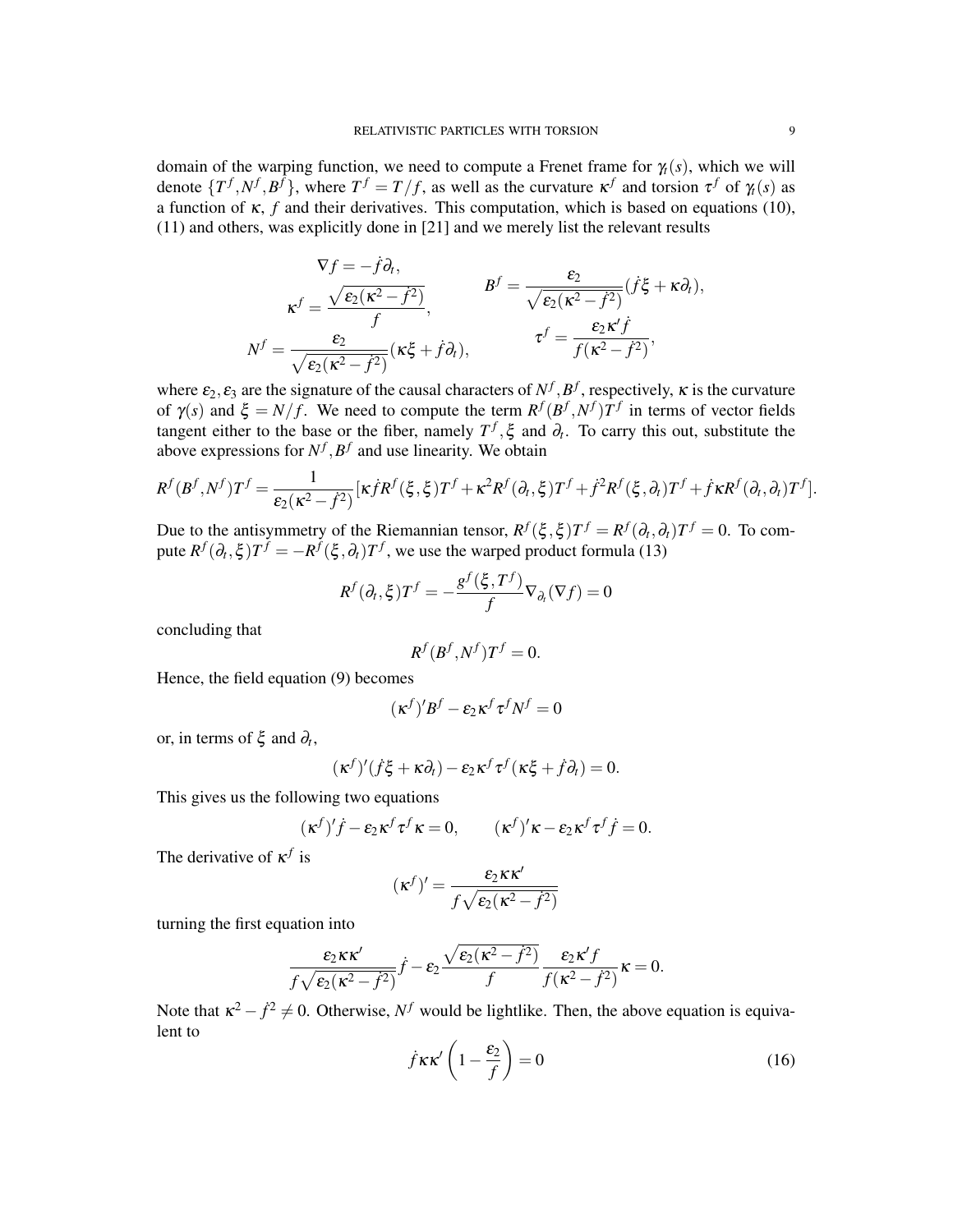Next, consider the other equation of motion. Upon substitution of  $\kappa^f$ ,  $(\kappa^f)'$ ,  $\tau^f$ , we get

$$
\frac{\varepsilon_2\kappa\kappa'}{f\sqrt{\varepsilon_2(\kappa^2-f^2)}}\kappa-\varepsilon_2\frac{\sqrt{\varepsilon_2(\kappa^2-f^2)}}{f}\frac{\varepsilon_2\kappa' \dot{f}}{f(\kappa^2-f^2)}\dot{f}=0
$$

Again using  $\kappa^2 - \dot{f}^2 \neq 0$ , the equation reduces to

$$
\frac{\kappa'}{f}\left(\kappa^2 - \frac{\dot{f}^2}{f}\right) = 0\tag{17}
$$

Simultaneous verification of (16) and (17) occurs if and only if  $\kappa' = 0$ , independently of the warping function. We can therefore state:

**Theorem 4.1.** Let us consider  $I \times_f S$  a three-dimensional Generalized Robertson-Walker space*time, and let* <sup>γ</sup>*<sup>t</sup> be a curve with* <sup>γ</sup>*t*(*s*) = (*t,* <sup>γ</sup>(*s*)) *and t fixed. Then, the curve* <sup>γ</sup>*<sup>t</sup> is a critical point of (4) in the space of clamped curves* Γ˜ *if and only if* <sup>γ</sup> *has constant curvature.*

Remark 4.1. *The fact that solutions are independent of the warping function f makes it possible to find trajectories in large classes of spacetimes. This is in contrast with the case where the functional (4) is defined by using the curvature instead the torsion (see* [21] *for details). In these cases, the critical curves depend crucially on the warping function f .*

In particular, curves with  $\kappa' = 0$  living in Riemannian surfaces of constant curvature are well-known. Let us show some examples:

Example 4.2. *Let us consider the models of 2-dimensional simply-connected, complete Riemannian manifolds with constant curvature. In this cases, the non trivial trajectories (i.e., non geodesics) are:*

- (*i*) If we assume that the fibre is the plane  $\mathbb{R}^2$ , such curves are circumferences.
- *(ii) If we assume that the fibre is* S 2 *, such curves are those resulting from the non empty intersection of the sphere with a (non tangent) plane which does not contain the origin.*
- *(iii) Finally, in the case where the fibre is the hyperbolic plane, we have the circles, hypercycles and horocycles (see* [31, Chapter XI]*).*

Observe that there are important spacetime models including these fibres, such as the Friedmann cosmological models, the static Einstein or the de Sitter spacetimes, etc.

4.2. Standard static spacetimes. Let us now consider the standard static case whose metric *g*<sup>*f*</sup> is given by (15). A *g*<sup>*f*</sup>-orthonormal frame for  $\gamma$ <sub>*t*</sub>(*s*) = (*t*,  $\gamma$ (*s*)) is {*T*,*N*, $\partial$ <sub>*t*</sub>/*f*}. Our aim, as usual, is to determine a Frenet frame  $\{T^f = T, N^f, B^f\}$ . Note that here  $T, N$  are tangent to the base space whereas  $\partial_t / f$  is tangent to the fiber. Then, applying (10)

$$
\nabla^f_{T^f}T^f=\nabla_T T=\kappa N
$$

from which it follows that  $\kappa^f = \kappa$  and  $N^f = N$ . The only choice is then  $B^f = \partial_t / f$ . Let us find the torsion of <sup>γ</sup>*<sup>t</sup>*

$$
\nabla_{T}^{f} \mathbf{B}^{f} = \nabla_{T}^{f} \left( \frac{\partial_{t}}{f} \right) = \frac{1}{f} \nabla_{T}^{f} \partial_{t} + T \left( \frac{1}{f} \right) \partial_{t}
$$

From (11) we get

$$
\nabla_{T}^{f} B^{f} = \left[ \frac{T(f)}{f^2} - \frac{T(f)}{f^2} \right] \partial_t = 0
$$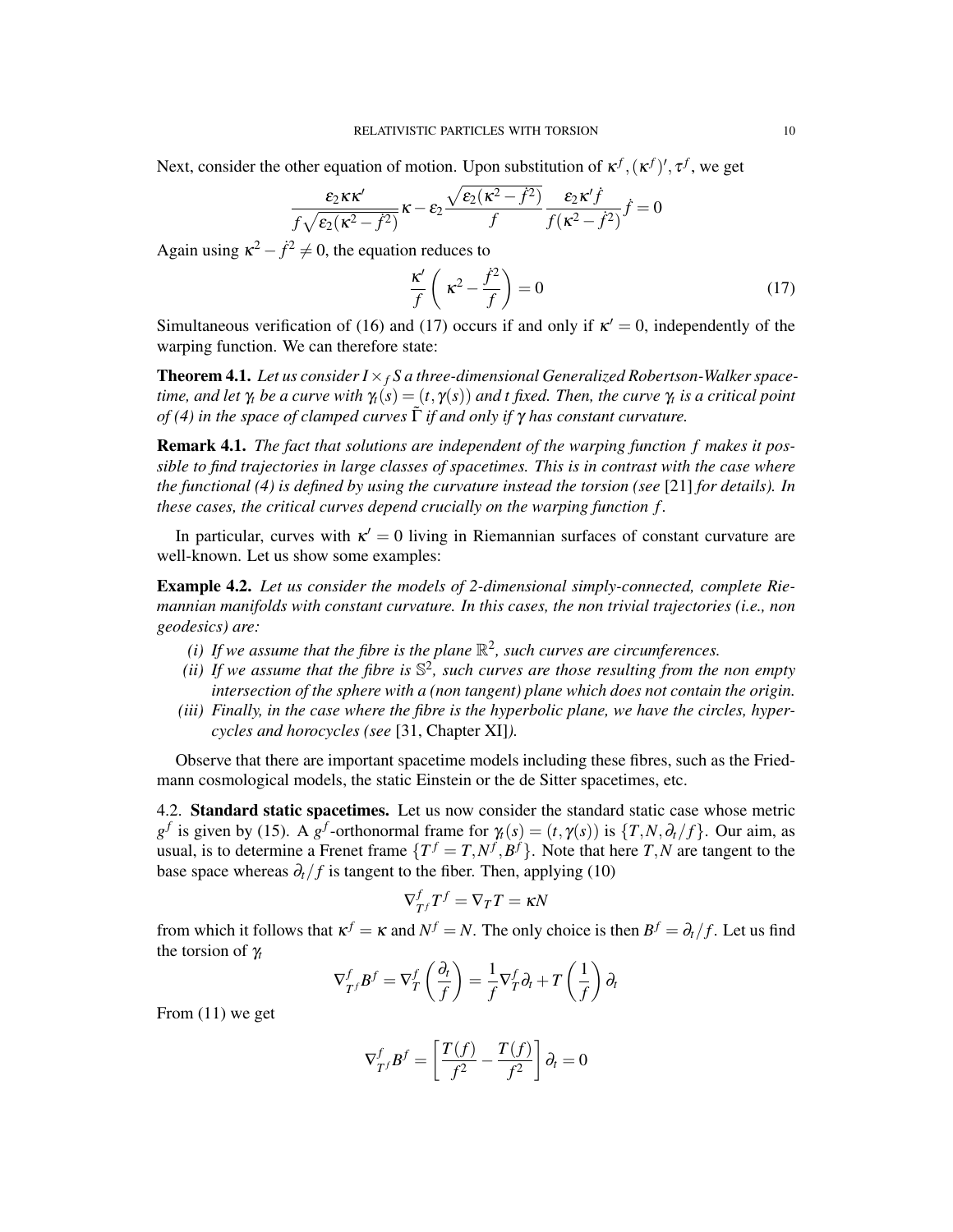So, as expected, these curves have  $\tau^f = 0$ . Thus, the last term of (9) vanishes. We need to calculate the Riemann tensor

$$
R^{f}(B^{f}, N^{f})T^{f} = R^{f}\left(\frac{\partial_{t}}{f}, N\right)T = -\frac{1}{f}\frac{H^{f}(N, T)}{f}\partial_{t}
$$

where in the last step we have used (12). By definition

$$
H^f(N,T) = H^f(T,N) = \langle \nabla_T(\nabla f), N \rangle
$$

Expand the gradient of  $\nabla f$  in the orthonormal basis  $\{T, N\}$ 

$$
\nabla f = \langle \nabla f, T \rangle T + \langle \nabla f, N \rangle N.
$$

Then

$$
\nabla_T(\nabla f) = T[\langle \nabla f, T \rangle]T + \langle \nabla f, T \rangle \nabla_T T + T[\langle \nabla f, N \rangle]N + \langle \nabla f, T \rangle \nabla_T N
$$

and the Hessian is

$$
H^f(N,T) = \kappa \langle \nabla f, T \rangle + \langle \nabla f, N \rangle'.
$$

Therefore

$$
R^f(B^f,N^f)T^f=-\frac{1}{f^2}(\kappa\langle \nabla f,T\rangle+\langle \nabla f,N\rangle')\partial_t
$$

and substituting everything into the field equation (9)

$$
\frac{1}{f^2}(\kappa \langle \nabla f, T \rangle + \langle \nabla f, N \rangle') \partial_t + \frac{1}{f} \varepsilon_1 \kappa' \partial_t = 0,
$$

or, equivalently

$$
\varepsilon_1\kappa' + \frac{1}{f}\langle \nabla f, T \rangle \kappa + \frac{1}{f}\langle \nabla f, N \rangle' = 0.
$$

We conclude then:

**Theorem 4.2.** *Let*  $I_f \times S$  *be a standard static spacetime, and consider a curve*  $\gamma_t(s) = (t, \gamma(s))$ *for constant t. The curve* <sup>γ</sup>*<sup>t</sup> is a critical point of (4) in the space of clamped curves* Γ˜ *if and only if*

$$
\varepsilon_1 \kappa' + \frac{1}{f} \langle \nabla f, T \rangle \kappa + \frac{1}{f} \langle \nabla f, N \rangle' = 0.
$$
 (18)

*is satisfied.*

We can show that previous equation (18) has always solutions in any standard static spacetime. In fact, we can prove:

**Theorem 4.3.** *In a standard static spacetime*  $I_f \times S$ *, any curve*  $\gamma_t(s) = (t, \gamma(s))$  *is solution of equation* (18) *if and only if it satisfies*

$$
\tilde{\kappa} = \frac{C}{f^2} \tag{19}
$$

*where* <sup>κ</sup>˜ *is the curvature of* <sup>γ</sup> *with respect to the metric g*˜ := *e <sup>−</sup>*2ln *<sup>f</sup> g andC is a constant. Hence, for each*  $C \in \mathbb{R}$  *there exist critical points of (4) obeying (19). In particular, the geodesics of the conformal metric*  $\tilde{g} = e^{-2\ln(f)}g$  *satisfy the equations of motion (by considering*  $C = 0$ ).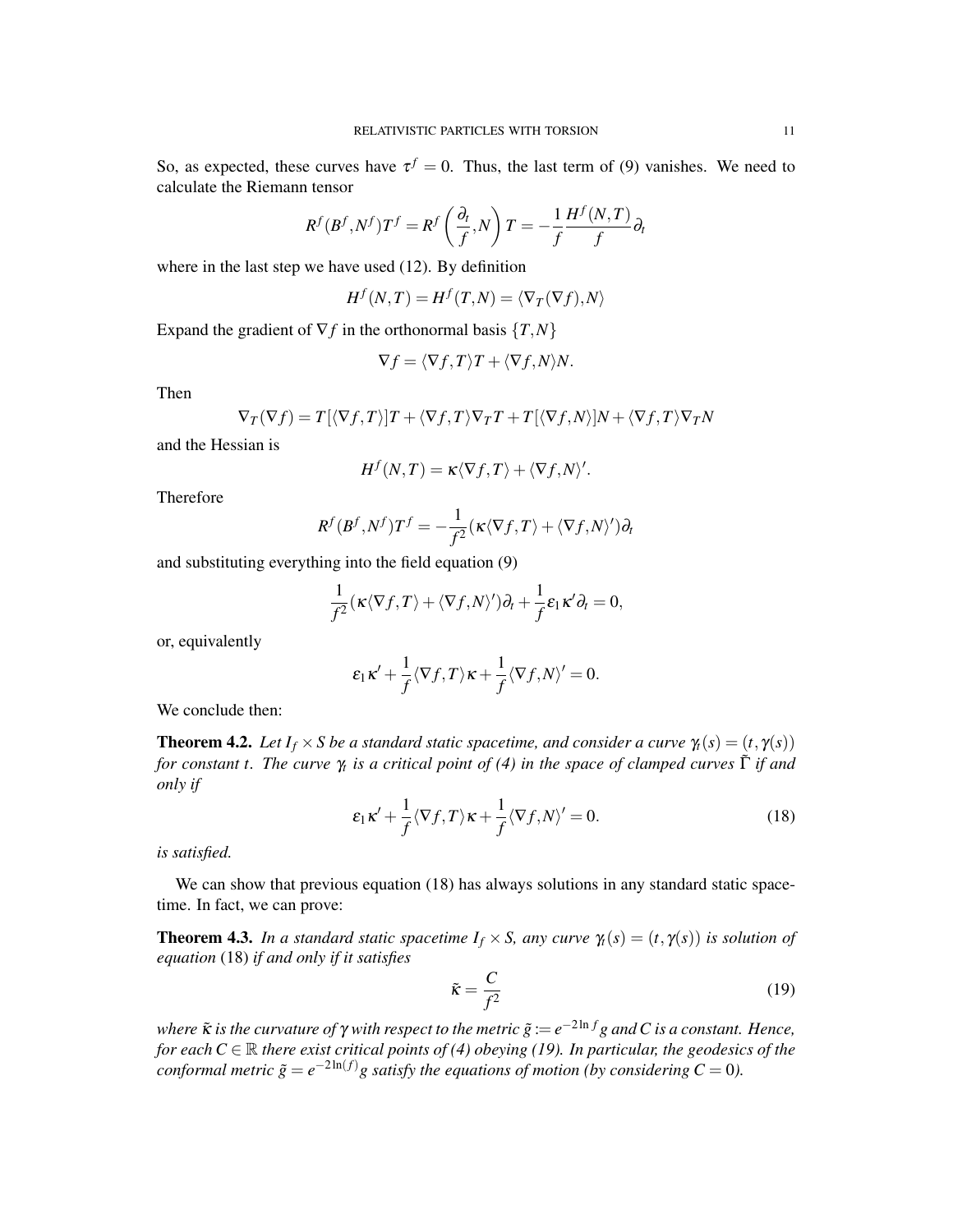*Proof.* For spacelike trajectories, that is,  $\varepsilon_1 = 1$ , (18) reads

$$
fT(\kappa) + \langle \nabla f, T \rangle \kappa = T(\langle \nabla f, N \rangle) \Longrightarrow T(f\kappa + \langle \nabla f, N \rangle) = 0
$$

In other words, there is a constant of motion, *C*

$$
\langle \nabla f, N \rangle + f\kappa = C
$$

From (1) we have  $\kappa = \langle \nabla_T T, N \rangle$ . Thus

$$
\langle \nabla f + f \nabla_T T, N \rangle = C
$$

Alternatively, writing  $\nabla \ln f = \nabla f / f$ , we have

$$
C = f \langle \nabla \ln f + \nabla_T T, N \rangle \tag{20}
$$

We will now perform a conformal transformation  $\tilde{g} = e^{2\phi}g$ . The corresponding Levi-Civita connections are related as follows [32]

$$
\tilde{\nabla}_T T = \nabla_T T + 2d\phi(T) T - g(T,T)\nabla\phi
$$

where, under our assumptions,  $g(T, T) = 1$ . Taking  $\phi = -\ln f$ , we find

$$
g(\nabla \ln f + \nabla_T T, N) = g(\tilde{\nabla}_T T, N)
$$

Moreover, note that, for any two vectors *X,Y*

$$
\tilde{g}\left(\frac{1}{f}X, \frac{1}{f}Y\right) = \frac{1}{f^2}\tilde{g}(X, Y) = \frac{1}{f^2}e^{2\ln f}g(X, Y) = g(X, Y)
$$

Accordingly, if  $\{T, N\}$  is a Frenet frame of  $\gamma$  with respect to *g*, then  $\{\tilde{T} = T/f, \tilde{N} = N/f\}$  is a Frenet frame with respect to  $\tilde{g}$ . As a consequence

$$
g(\tilde{\nabla}_T T, N) = f^2 g(\tilde{\nabla}_{\tilde{T}} T, \tilde{N}) = f^2 g(\tilde{\nabla}_{\tilde{T}} (f\tilde{T}), \tilde{N}) = \tilde{g}(\tilde{\nabla}_{\tilde{T}} (f\tilde{T}), \tilde{N}) = f\tilde{g}(\tilde{\nabla}_{\tilde{T}} \tilde{T}, \tilde{N}) = f\tilde{\kappa}
$$

where in the last step (1) was again used. Going back to (20)

$$
C = fg(\tilde{\nabla}_T T, N) = f^2 \tilde{g}(\tilde{\nabla}_{\tilde{T}} \tilde{T}, \tilde{N}) = f^2 \tilde{\kappa}.
$$

Remark 4.3. *Here we can see a major difference with the critical points of a Lagrangian depending on the curvature of the worldline. In such a case geodesics are always critical points while, in our case, this is no longer true in general. In fact, we can only ensure that geodesics for the conformal metric g*˜ *are critical points for* (4)*.*

Let us give some examples of the applicability of previous theorem. The first one will be a case where some explicit solutions are obtainable:

**Example 4.4.** *Consider a standard static spacetime*  $\mathbb{R}_f$  *×H where* 

$$
H = \{(x, y) \in \mathbb{R}^2 : y > 0\}
$$

*and the warping function is*  $f(x, y) = by$  *with*  $b \in \mathbb{R}^+$ . The gradient is the constant vector  $\nabla f = (0, b)$ *. If we further admit that*  $\kappa = 0$ *, that is, we restrict to straight lines, equation (18) becomes*

$$
\langle \nabla f, N \rangle' = 0
$$

*Since N is also constant for any curve with zero curvature, the above equation holds for all straight lines, which are geodesics for both the base and the ambient.*

□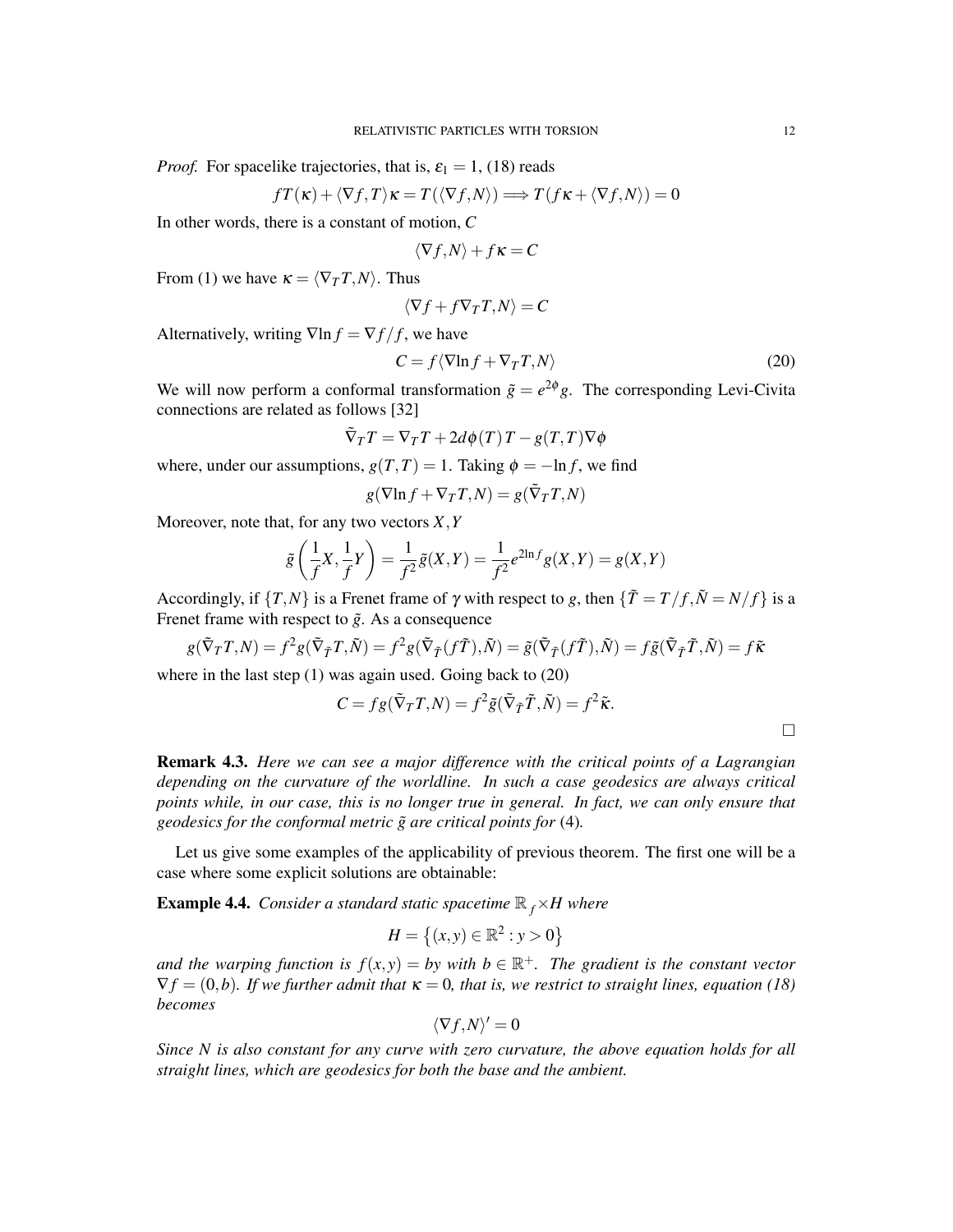For the second one, we will consider the spacetime models known as the (Anti-)de Sitter Schwarzschild spacetimes. A (Anti-)de Sitter Schwarzschild model is a standard static spacetime which is both, spherically symmetric and solution of the Einstein equations for vacuum but with cosmological constant not necessarily zero.

Example 4.5. *Let* (*M,g*) *be a spacetime where:*

$$
M = \mathbb{R} \times I \times (0, 2\pi), \qquad g = -h(r)dt^2 + h(r)^{-1}dr^2 + r^2d\theta^2,
$$

 $b$ *eing*  $h(r) = f^2(r) = (1 - \frac{2M}{r})$  $\frac{M}{r}$  +  $Er^2$ ) for some constants  $M > 0$  and  $E$ ; and *I* is the connected *interval where*  $r > 0$  *and*  $f(r) > 0$ .

*Our aim is to analyse curves*  $\gamma_t(s) = (t, \gamma(s)) \equiv (t, r(s), \theta(s))$  *with constant t, contained in the spatial slice*  $\{t\} \times I \times (0, 2\pi) \equiv S$  *and satisfying (19). In this case, the metric*  $\tilde{g}$  *given in Theorem 4.3 induced on S takes the form*  $\tilde{g}_S := h(r)^{-2} dr^2 + \frac{r^2}{h(r)}$  $\frac{r^2}{h(r)}d\theta$ .

*In order to compute*  $\tilde{\mathbf{K}}$ *, we will assume that*  $\gamma$  *is arc-length parametrized, and so, it satisfies:* 

$$
h(r)^{-2}(\dot{r})^2 + \frac{r^2}{h(r)}(\dot{\theta})^2 = 1.
$$
 (21)

*Therefore,*  $\tilde{\kappa}^2 = g(\overline{\nabla}_{\dot{\gamma}}\dot{\gamma}, \overline{\nabla}_{\dot{\gamma}}\dot{\gamma})$ , where  $\overline{\nabla}$  denotes the Levi-Civita connection for  $(S, \tilde{g}_S)$ . If we *denote*  $\overline{\nabla}_{\dot{\gamma}} \dot{\gamma} = A \partial_r + B \partial_{\theta}$ , *from Koszul formulae it follows:* 

$$
Ah^{-2}(r) = \dot{\gamma}(\dot{r}h^{-2}(r)) = \ddot{r}h^{-2}(r) - 2\dot{r}h^{-3}(r)h(r) \Rightarrow A = \ddot{r} - 2\dot{r}\partial_s \ln(h(r)),\tag{22}
$$

$$
Br^2h^{-1}(r) = \ddot{\theta}r^2h^{-1}(r) + 2\dot{\theta}h^{-1}(r)rr - \dot{\theta}r^2h^{-2}(r)\partial_s h(r) \Rightarrow B = \ddot{\theta} + \dot{\theta}\partial_s \ln(\frac{r^2}{h(r)}) \tag{23}
$$

*In conclusion, (19) is translated in these terms as,*

$$
A^2 + B^2 r^2 h(r) = C.
$$
 (24)

A first nice consequence is the following result:

# Proposition 4.6. *The radial lines are, up to a parametrization, solutions of equation* (24) *for an arbitrary C.*

Finally, we also depict numerically the trajectories in the (Anti-)de Sitter Schwarszchild spacetime for different values for the constants *M,E* and *C*. (see Fig. 1).

### ACKNOWLEDGEMENTS

The authors are grateful to the referee for his/her deep reading and making suggestions toward the improvement of this article. The first author is partially supported by the Spanish Grant MTM2016-78807-C2-2-P (MINECO and FEDER funds). The third author is partially supported by the Spanish MINECO and ERDF project Grant MTM2016-78807-C2-1-P.

## DATA AVAILABILITY

The data that supports the findings of this study are available within the article.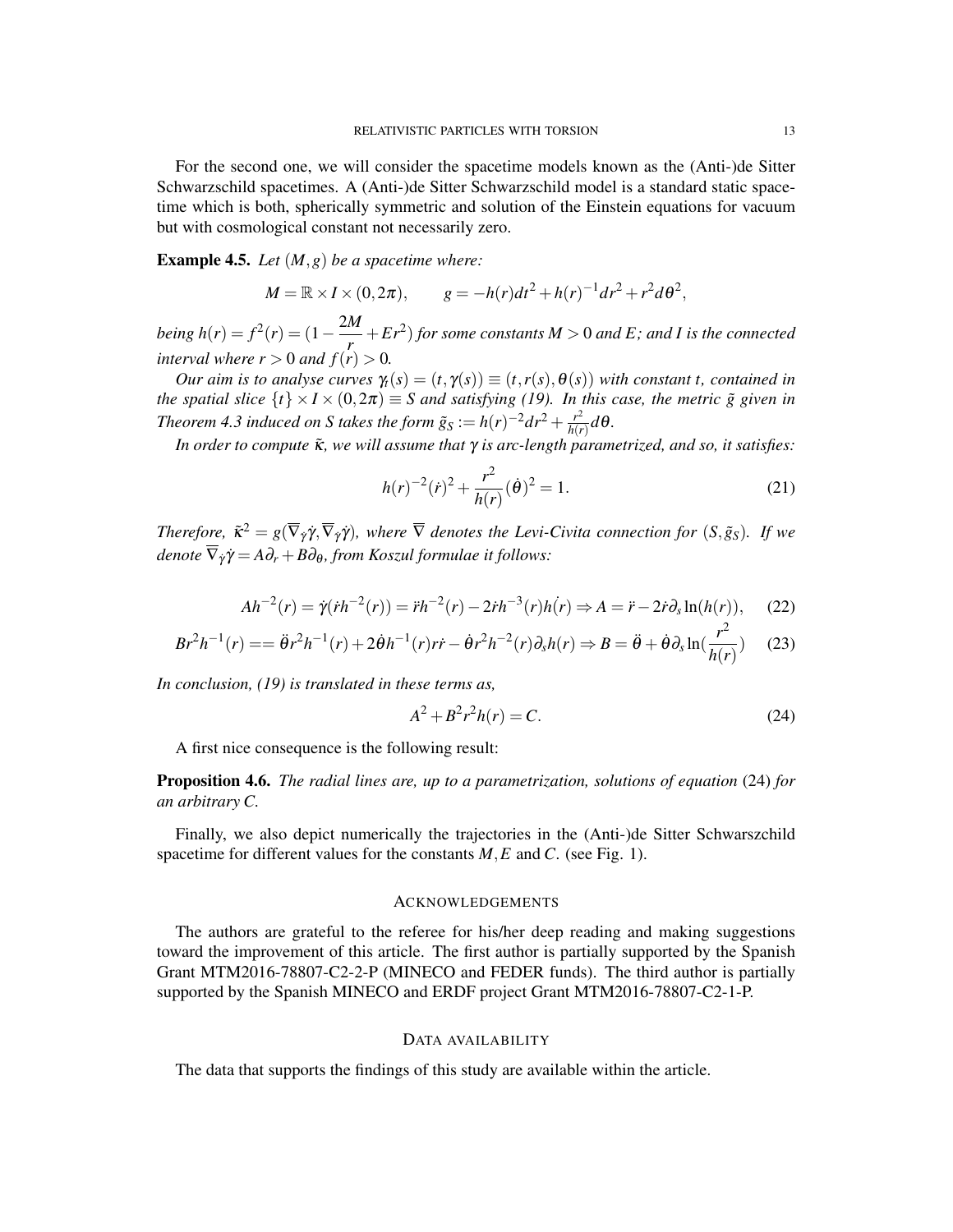

FIGURE 1. In this figure are represented different trajectories for a curve  $\gamma: J \to I \times \mathbb{S}^1$  satisfying (21) and (24) for different values of *M*, *E* and *C*. Different intervals *J* are chosen for visualization.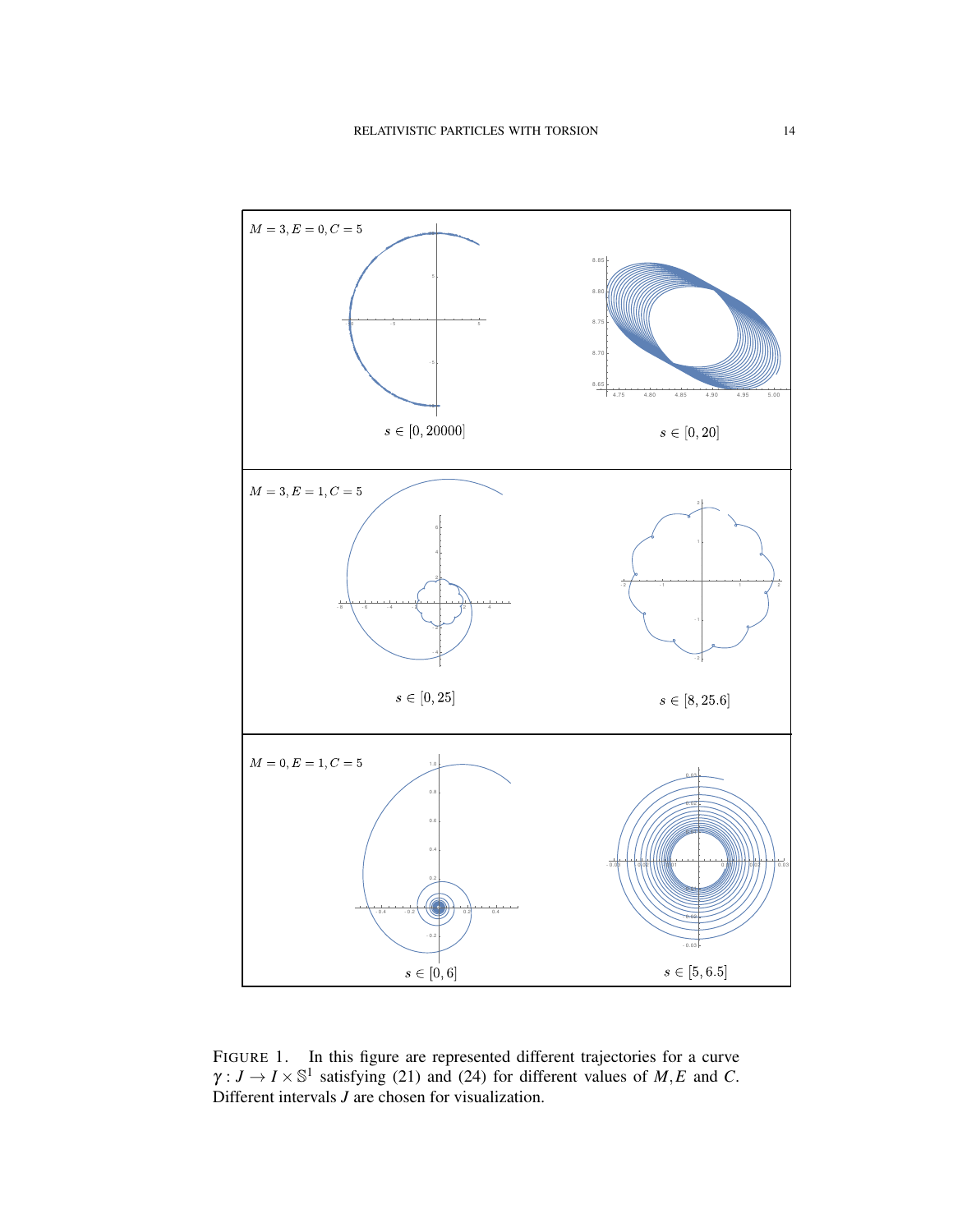#### RELATIVISTIC PARTICLES WITH TORSION 15

#### **REFERENCES**

- [1] N. Imai, K. Ishikawa, and I. Tanaka. *Quantum Theory of a Relativistic Particle with Torsion and Chern-Simons Gauge Theory*. Progress of Theoretical Physics 88 (1992) 2.
- [2] A. Feoli, V. V. Nesterenko, and G. Scarpetta. *Functionals linear in curvature and statistics of helical proteins*. Nuclear Physics B 705 [FS] (2005) 577592.
- [3] M. Barros, A. Romero, J. L. Cabrerizo, and M. Fernández. *The Gauss-Landau-Hall Problem on Riemannian Surfaces*. Journal of Mathematical Physics 46 (2005) 112905.
- [4] A. Deriglazov and A. Neressian. *Rigid particle revisited: Extrinsic curvature yields the Dirac equation*. Physics Letters A 378 (2014) 12241227.
- [5] A. M. Polyakov. *Fine Structure of Strings*. Nuclear Physics B. 268 (1986) 406412.
- [6] R. D. Pisarski. *Field theory of paths with a curvature-dependent term*. Physical Review D 34 (1986) 2.
- [7] V. V. Nesterenko. *Curvature and torsion of the world curve in the action of the relativistic particle*. Journal of Mathematical Physics 32 (1991) 12.
- [8] V. V. Nesterenko. *Torsion in the action of the relativistic particle*. Classical and Quantum Gravity 9 (1992) 1101-1114.
- [9] V. V. Nesterenko. *On a model of a relativistic particle with curvature and torsion*. Journal of Mathematical Physics 34 (1993) 12.
- [10] M. S. Plyushchay. *Massless Point Particle with Rigidity*. Modern Physics Letters A. 04 (1989) 837847.
- [11] M. S. Plyushchay. *Massive Relativistic Point Particle with Rigidity*. International Journal of Modern Physics A. 04 (1989) 38513865.
- [12] Y. A. Kuznetsov and M. S. Plyushchay. *The model of the relativistic particle with curvature and torsion*. Nuclear Physics B 389 (1993) 181 205.
- [13] V. V. Nesterenko. *Dynamics of relativistic particles with Lagrangians dependent on acceleration*. Journal of Mathematical Physics 36 (1995) 10.
- [14] M. S. Plyushchay. *Relativistic Particle with Torsion and Charged Particle in a Constant Electromagnetic Field: Identity of Evolution*. Modern Physics Letters 10, 20 (1995) 1463-1469.
- [15] A. L. Kholodenko and V. V. Nesterenko. *Classical dynamics of the rigid string from the Willmore functional*. Journal of Geometry and Physics 16 (1995) 15-26.
- [16] V. V. Nesterenko. *Singular Lagrangians with higher derivatives*. Journal of Physics A: Mathematical and General 22 (1989) 1673-1687.
- [17] V. V. Nesterenko, A. Feoli, and G. Scarpetta. *Complete integrability for Lagrangians dependent on acceleration in a spacetime of constant curvature*. Classical and Quantum Gravity 13 (1996) 12011211.
- [18] A. Ferrández, A. Giménez, and P. Lucas. *Relativistic particles and the geometry of 4-D null curves*. Journal of Geometry and Physics 57 (2007) 21242135.
- [19] Manuel Barros, Al Ferrández, Ma Aa Javaloyes, and Pascual Lucas. *Relativistic Particles with Rigidity and Torsion in D = 3 Spacetimes*. Classical and Quantum Gravity 22 (2005) 489513.
- [20] A. Ferrández, J. Guerrero, M. A. Javaloyes, and P. Lucas. *Particles with curvature and torsion in threedimensional pseudo-Riemannian space forms*. Journal of Geometry and Physics 56 (2006) 16661687.
- [21] M. Barros, M. Caballero, and M. Ortega. *Massless Particles in Warped Three Spaces*. International Journal of Modern Physics A, 21, 3 (2006) 461-473.
- [22] M. A. Cañadas-Pinedo, M. Gutiérrez, and M. Ortega. *Massless particles in generalized RobertsonWalker 4-spacetimes*. Annali di Matematica 194 (2015) 259273.
- [23] M. S. Plyushchay. *The Model of the Relativistic Particle with Torsion*. Nuclear Physics B. 362 (1991) 5472.
- [24] A. M. Polyakov. *Fermi-Bose Transmutations Induced by Gauge Fields*. Modern Physics Letters B. 01 (1988) 455455.
- [25] G. W. Semenoff. *Canonical Quantum Field Theory with Exotic Statistics*. Physical Review Letters 61 (1988) 517.
- [26] R. K. Sachs and H. Wu. *General Relativity for Mathematicians*. Springer, 1st Edition (1977).
- [27] B. O'Neill. *Semi-Riemannian Geometry with Applications to Relativity*. Academic Press, 1st Edition (1983).
- [28] J. Milnor. *Morse Theory*. Princeton University Press, 1st Edition (1963).
- [29] Luis J. Alías, Alfonso Romero, and Miguel Sánchez. *Uniqueness of complete spacelike hypersurfaces of constant mean curvature in generalized Robertson-Walker spacetimes*. Gen Relat Gravit 27, (1995) 7184.